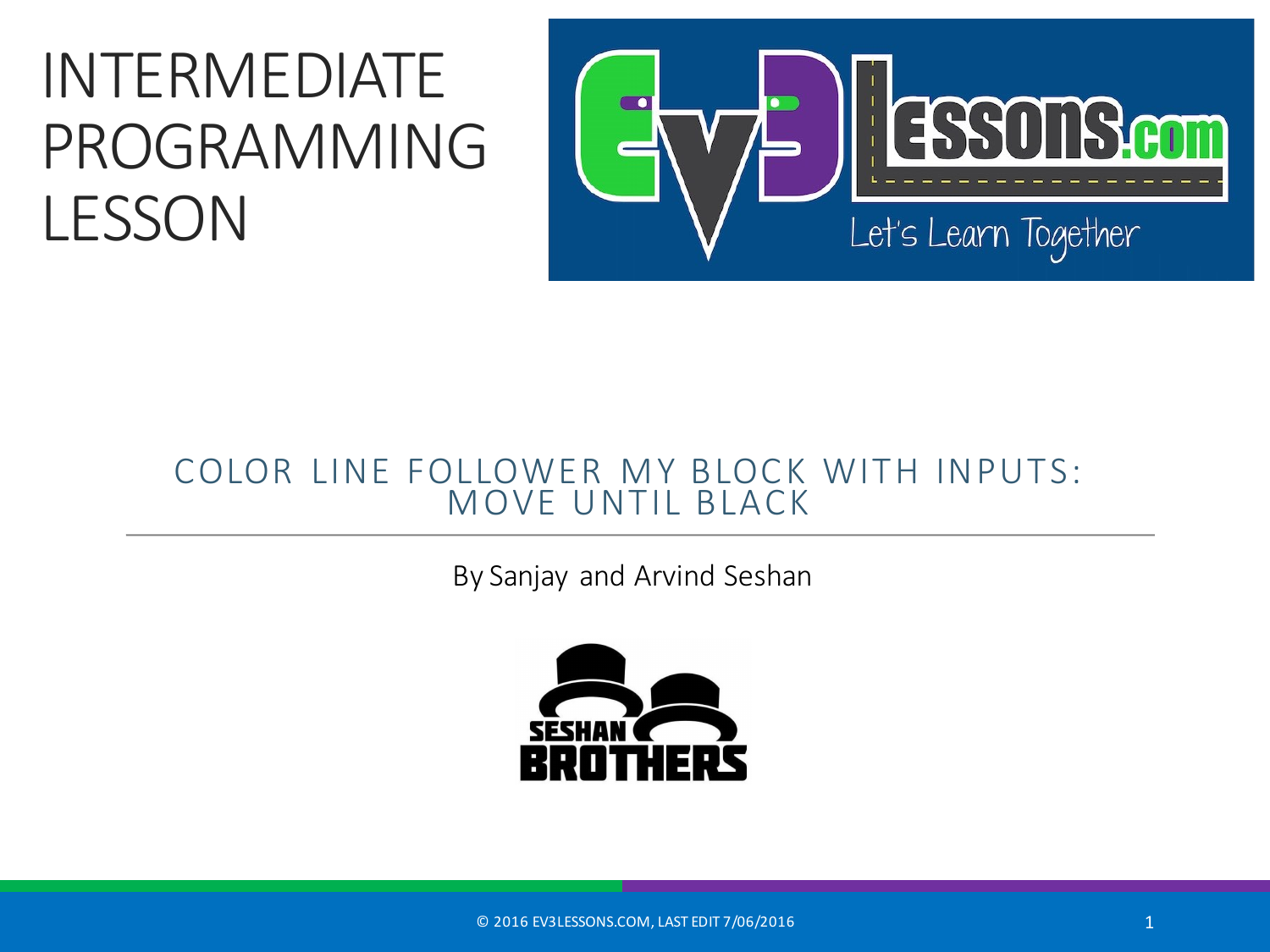#### Lesson Objectives

- 1. Learn how to write a line follower that takes multiple inputs
- 2. Learn how to write a line follower that stops when it sees a another line
- 3. Practice making useful My Blocks

Prerequisites: My Blocks with Inputs & Outputs, Data Wires

The code uses Blue Comment Blocks. Make sure you are running the most recent version of the EV3 Software. EV3Lessons has Quick Guides to help you.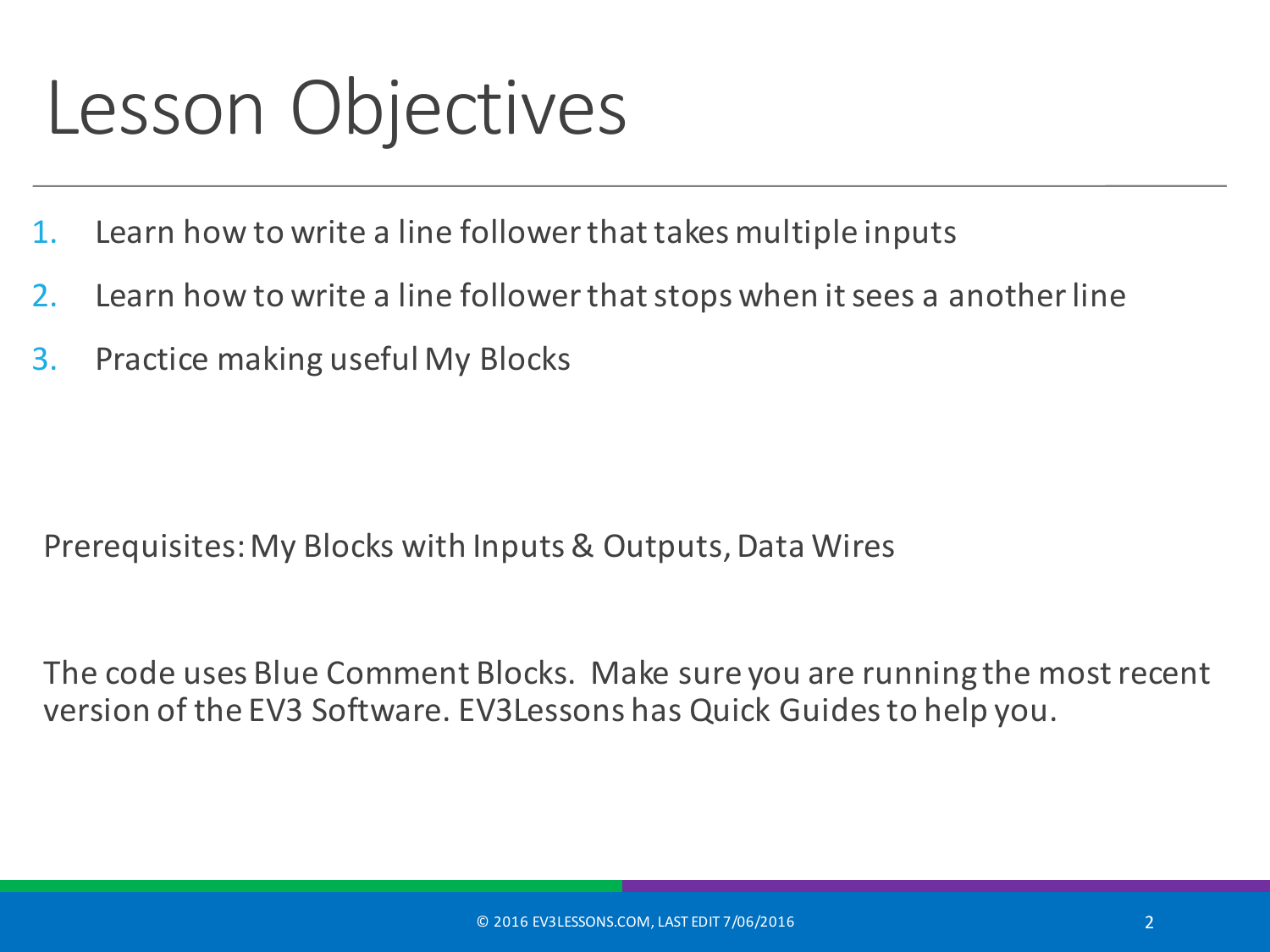### Tips to Succeed

- 1. You will need to know how to make a Simple Color Line Follower program and how to make a My Block with inputs
- 2. Since you will use your EV3 Color Sensor in Color Mode, you will not have to Calibrate your color sensor for this lesson
- 3. Check which ports you have your color sensor connected to the EV3 and adjust the code as needed
- 4. You may have to adjust the speed or direction to work for your robot. Make sure that the the color sensor is in front of the wheels in the direction of travel.
- 5. Make sure you place the robot on the side of the line that you are following. The most common mistake is placing the robot on the wrong side of the line to begin with.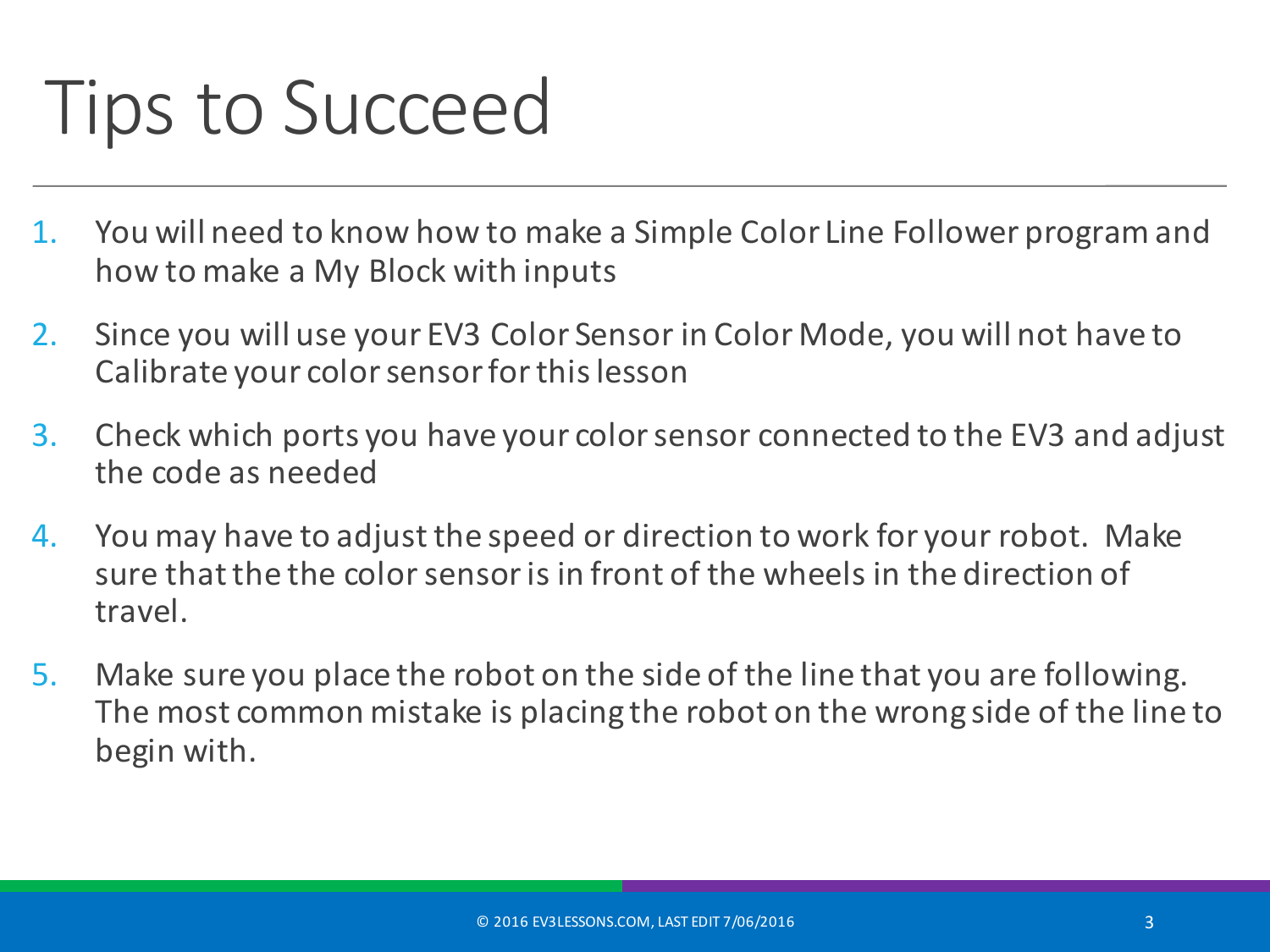# Color Follower Until Color

Challenge: Create a line follower My Block that stops when it sees black **STEP 1:** 

• Create a simple line follower

#### **STEP 2:**

• Change the loop exit condition to "until black"

#### **STEP 3:**

- A. Make a My Block with 3 inputs: Power, Color to line follow on, and Color to stop at
- B. Wire the My Block

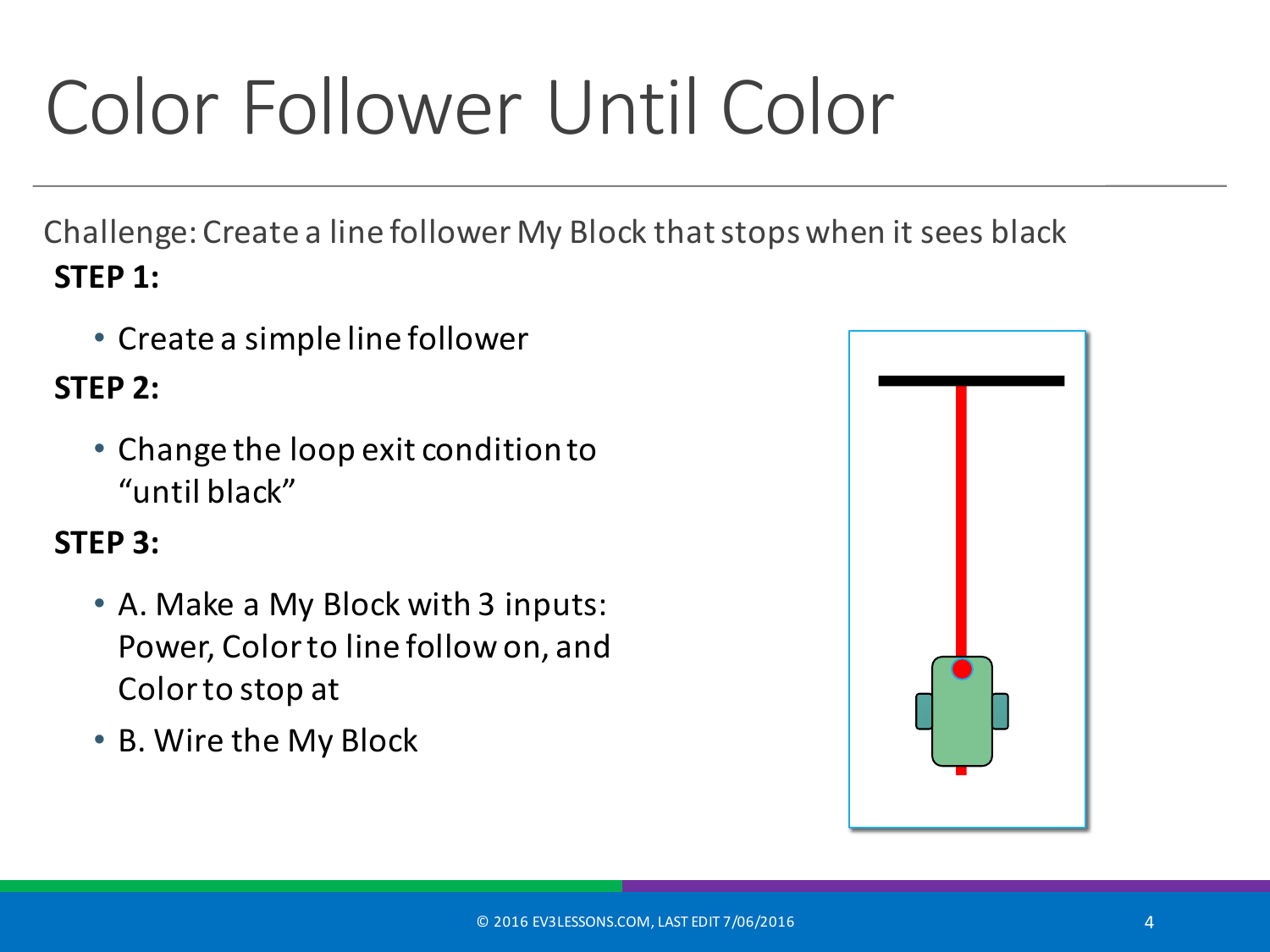### Step 1: Simple Line Follower

Final Goal: To create a Line Follower with Color as the input and stops on a black line. Step 1: Create a simple color line follower that follows the right side of the line.

Pseudocode:

If the robot reads red, turn right If the robot sees any other color, turn left Repeat these two tasks

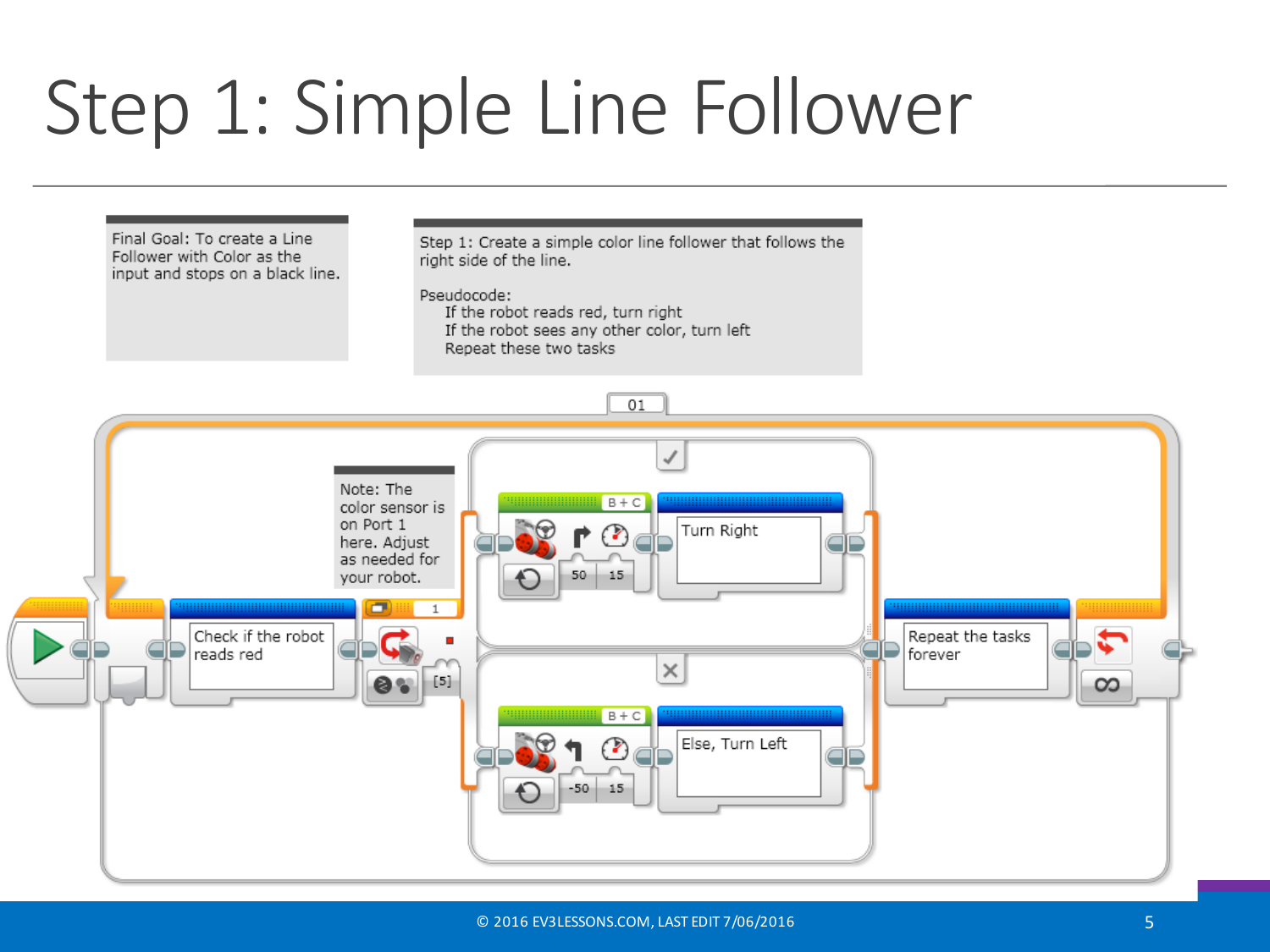### Step 2: Loop Exit Condition

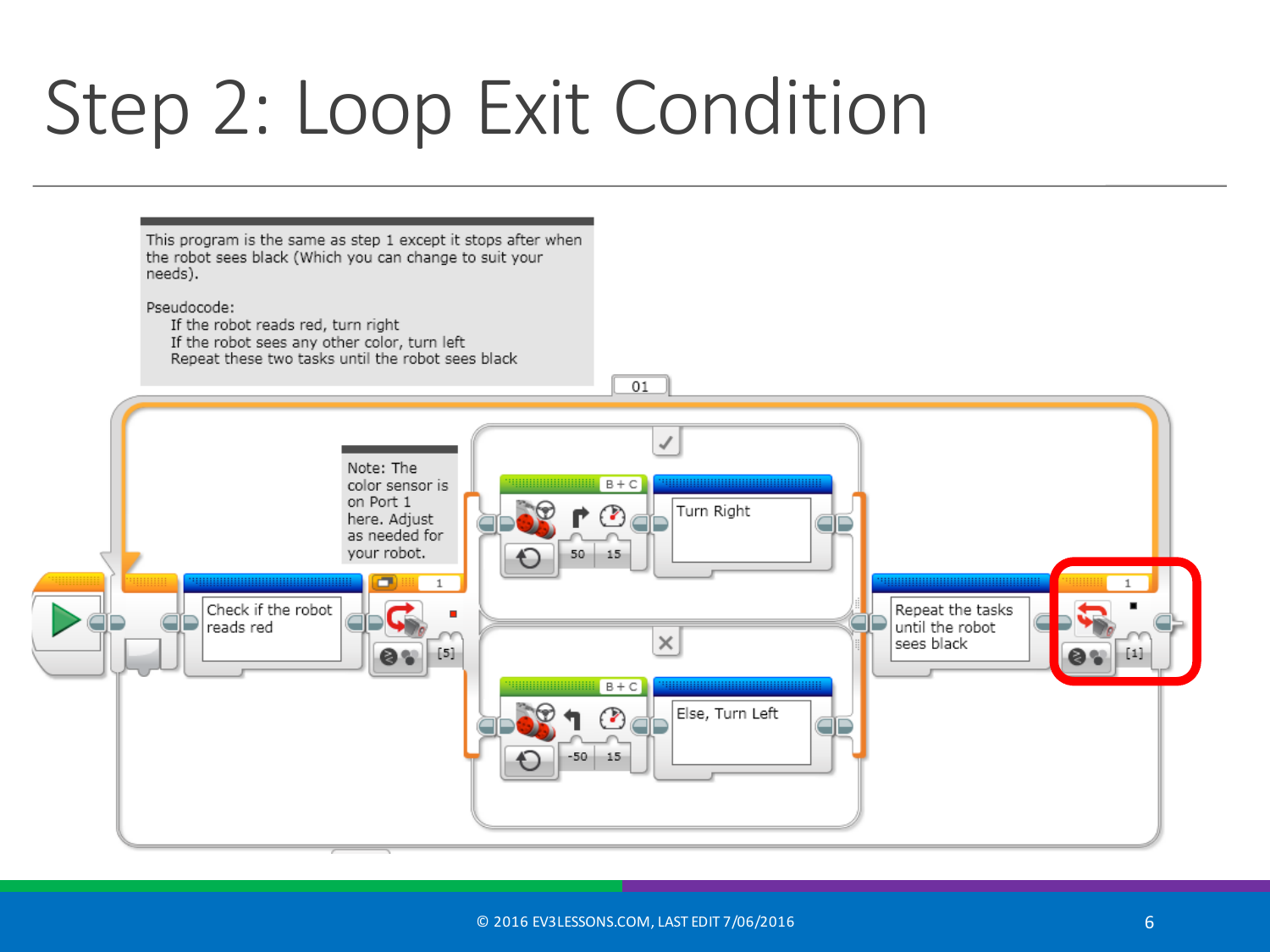## Step 3A: Create a My Block

- A. Highlight all the blocks then go to My Block Builder
- B. Add 3 inputs: one for power and one for color, and one for degrees
- Refer to the My Blocks with Inputs & Outputs lesson if you need help setting up the My Block

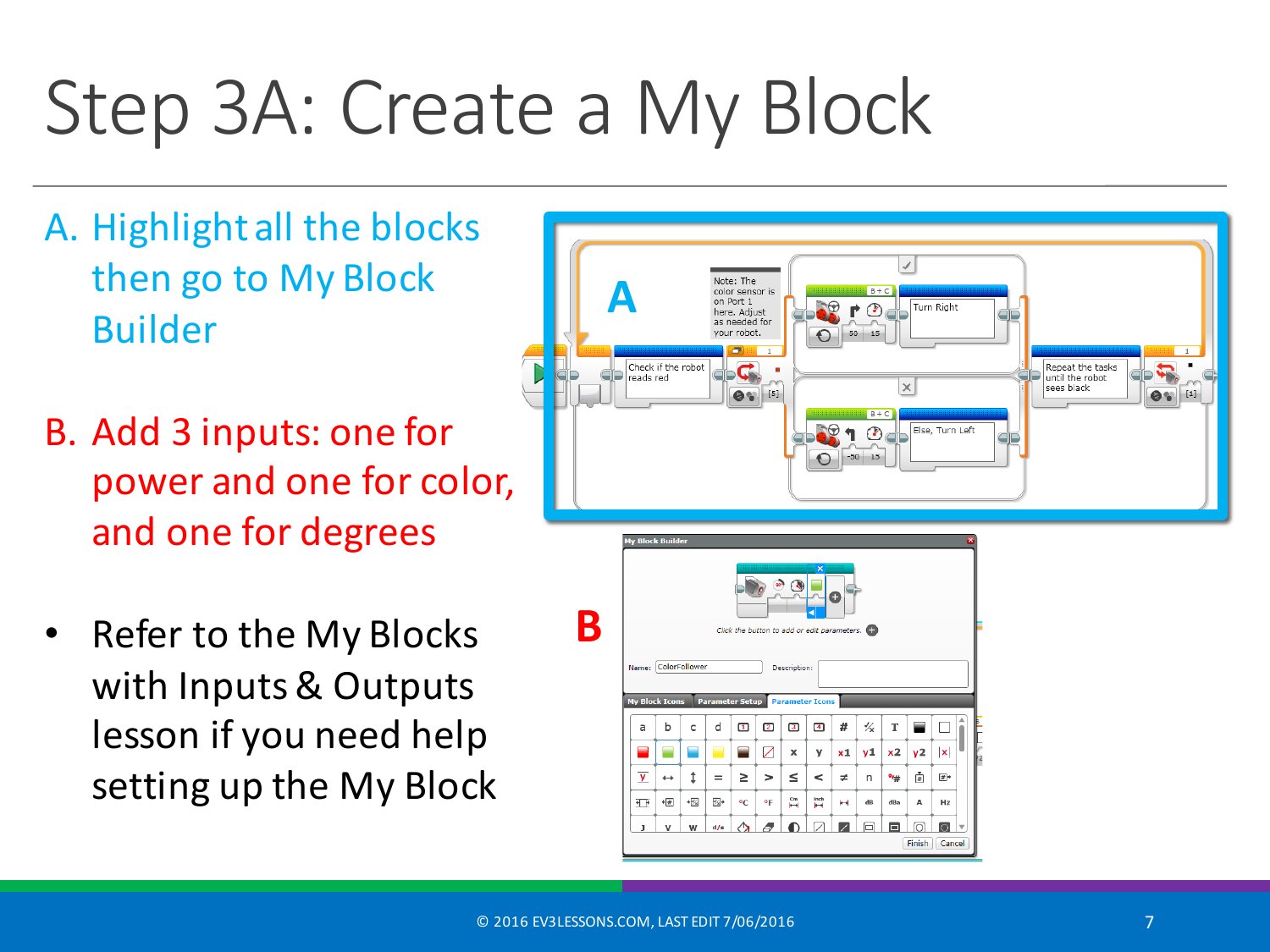### Step 3B: Wire the My Block



- The color to stop at goes into loop exit condition
	- The power input goes into power input on the steering block
	- The color input goes into color input for the switch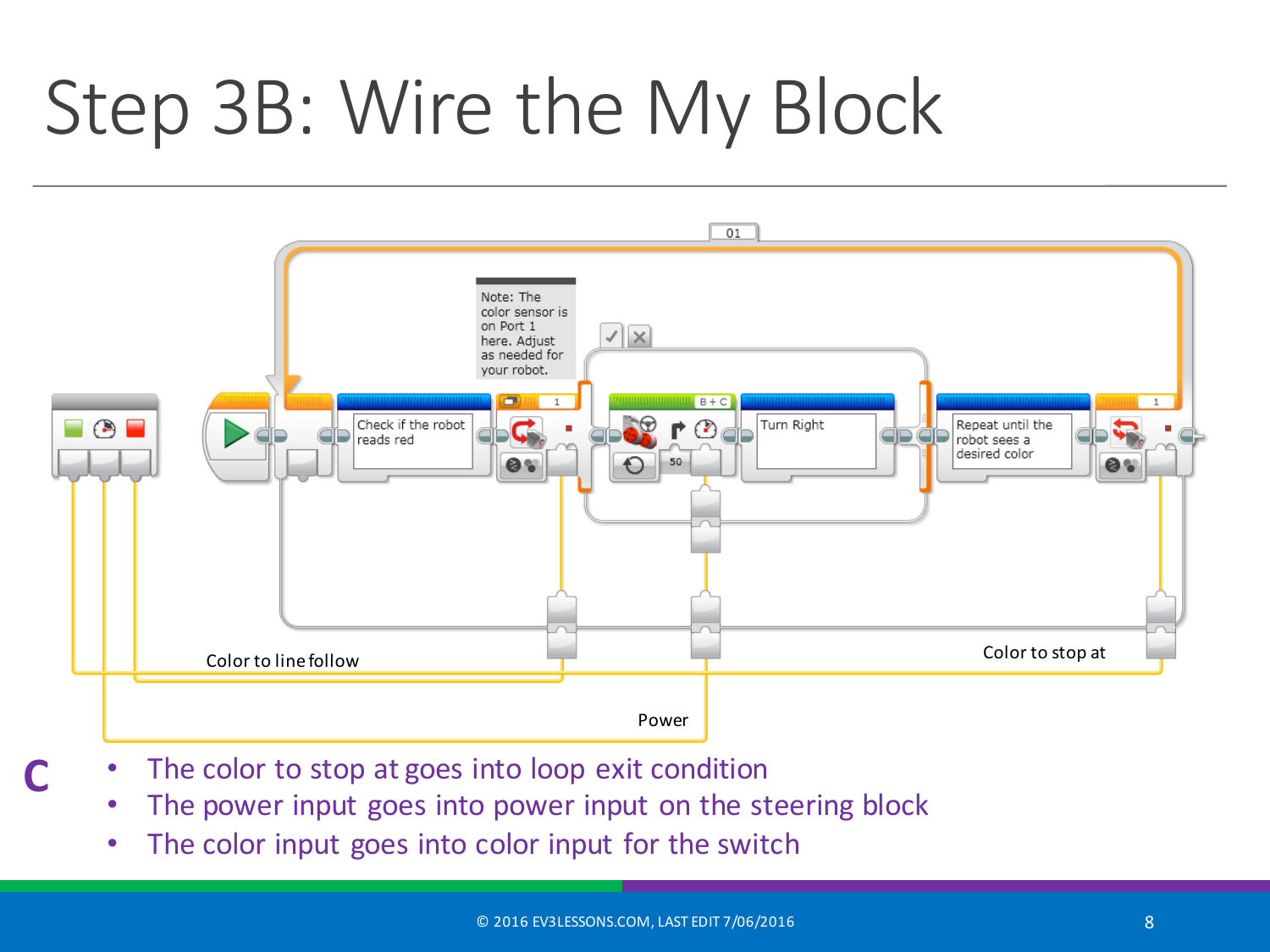# Step 3B: The My Block



- Now the My Block appears in the turquoise tab and the same My Block can be used again and again with new inputs (see left)
	- The first block solves the challenge and follows a red line until it sees the robot sees black
- The second block in this code is to show that the same block can be used with different inputs
- If you want to learn smoother line followers, proceed to the proportional control lesson in Advanced.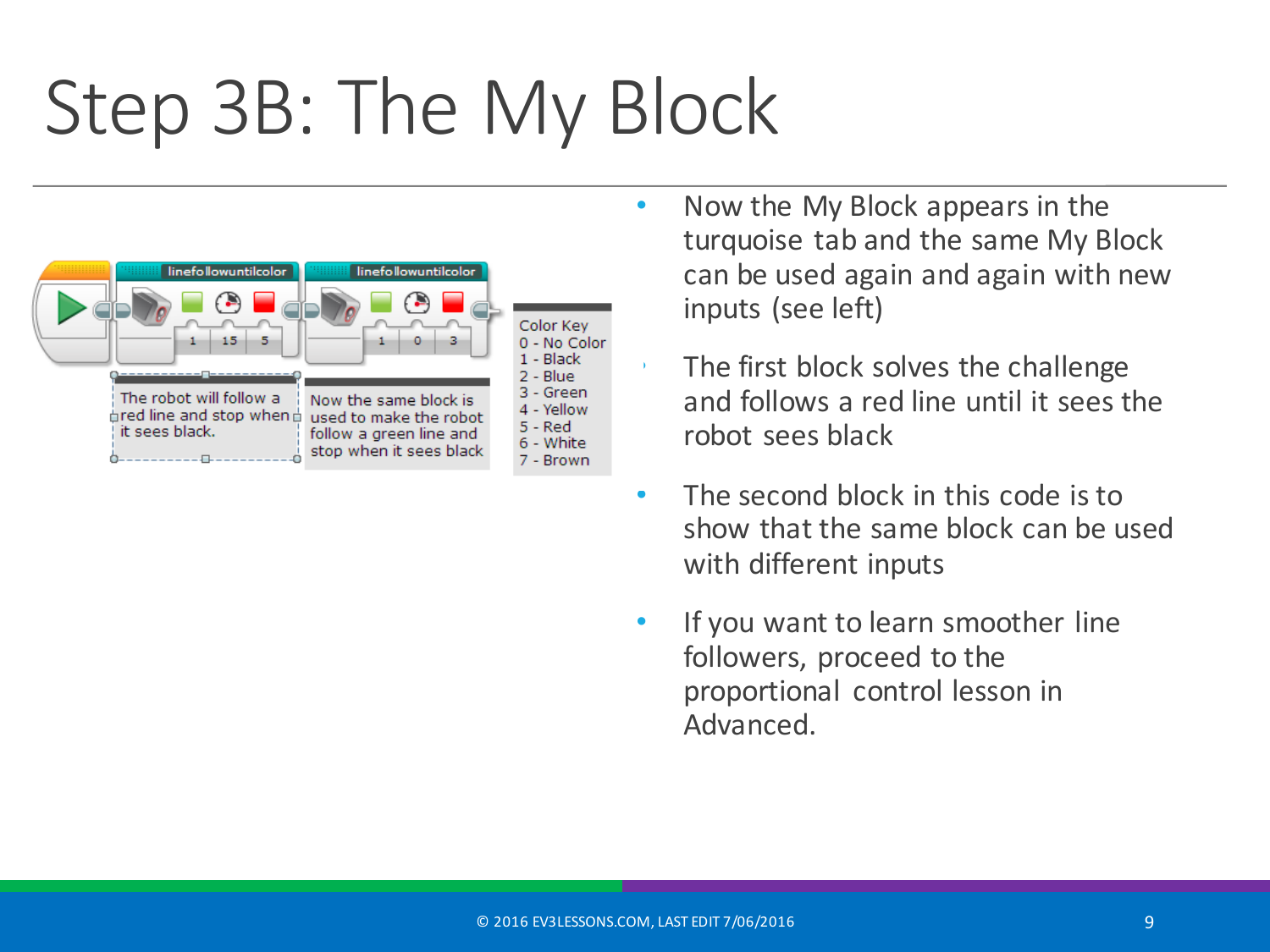#### Next Steps

- We use a simple line follower in this lesson. You can combine these techniques with any line follower.
- Learn how to create a proportional line follower for light or a smooth line follower for color  $\rightarrow$  check out our Advanced: Proportional Line Follower lesson.